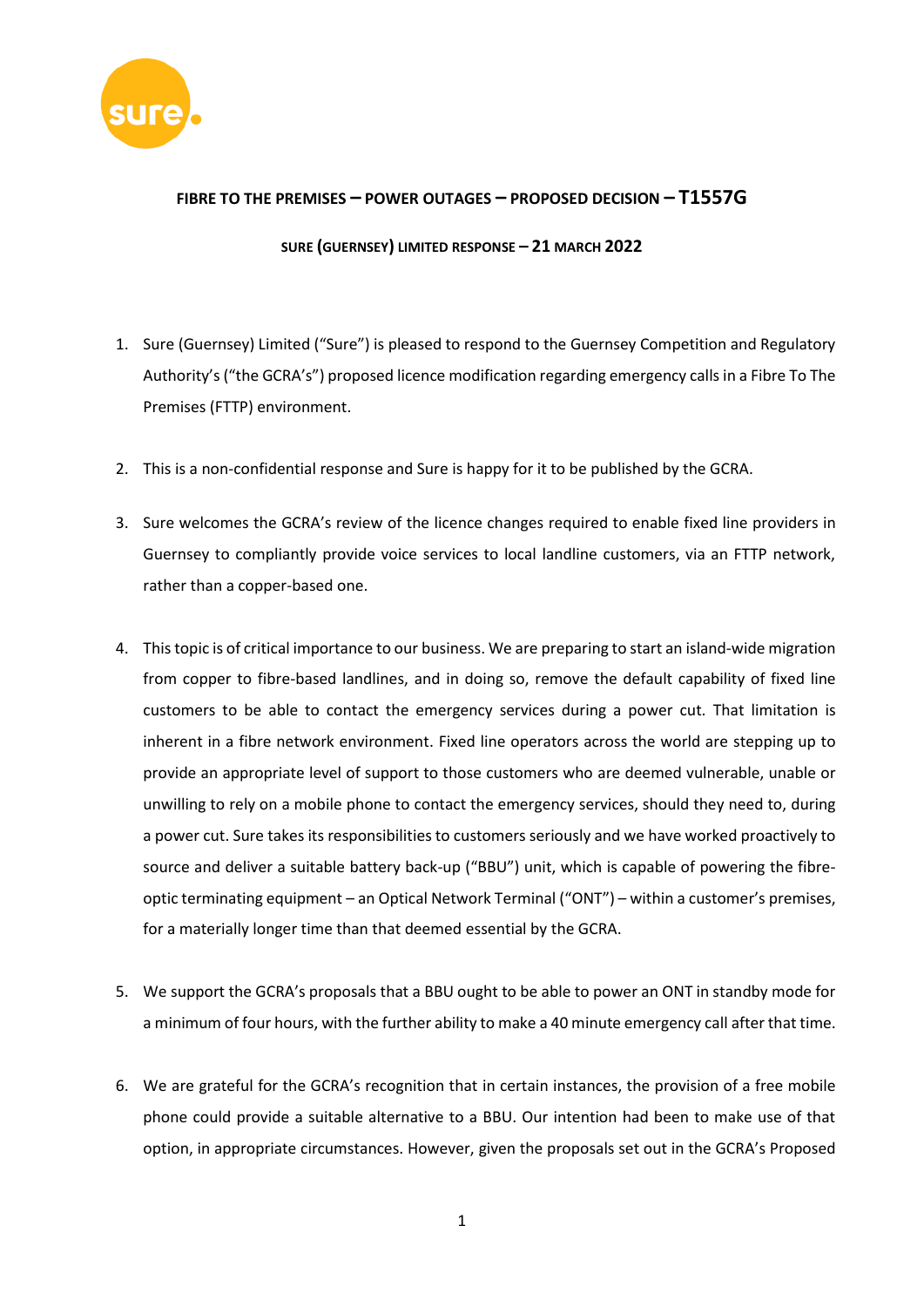Decision<sup>1</sup>, this is no longer a viable solution for Sure. The GCRA's proposals to support not just vulnerable customers on a continuing basis, but what could be a material number of other customers, are enormously onerous. We have therefore taken the decision to focus our efforts solely on providing and supporting BBUs. In doing so, those customers who would have been eligible for a free mobile will automatically receive a BBU instead. Sure's processes at both the wholesale and retail level will necessarily be simplified as a result (compared to having to the GCRA's requirements applying to two different types of equipment).

- 7. We have worked openly and constructively with the GCRA on this topic and have very much felt that the GCRA had reciprocated in that regard. It is evident from the GCRA's Proposed Decision (a detailed, 47 page document) that it has given considerable thought to the processes that it deems appropriate to support customers who may have a particular need to contact the emergency services during a power cut. However, until the release of the Proposed Decision, on 7<sup>th</sup> March 2022, we were completely unaware of how onerous and wide-ranging its proposals would be (in breadth and permanency of the requirements). This is both surprising and disappointing, and could have unintended consequences for vulnerable customers, retail service providers and the wider FTTP project.
- 8. Whilst we remain eager to appropriately support customers, we must express our disappointment that the proposals seem to have gone beyond a common-sense approach; instead necessitating something so prescriptive that there is a material likelihood of an unintentional licence breach, not just by Sure but by multiple local operators. When taken together, there are so many processes and communications that would need to be maintained between Sure Wholesale, the retail service providers and end users, that it is inevitable that failures would occur. Had the GCRA's proposals been limited to Piper Lifeline customers then that would have been a defined and manageable group of customers to oversee. We understand and support the principles of the protection being provided to a slightly wider group of customers, for those with an equally valid need, but the GCRA's proposals seek to go as far as implementation of compulsory recurring mass-marketing programmes. For example, the GCRA believes it is appropriate to contact every customer, at least every three years from the date that each FTTP service was installed. This, in addition to the numerous other proactive requirements proposed for local fixed line telecoms providers (both wholesale and retail) would significantly increase the operational complexity of delivering and managing FTTP services, with a particularly onerous responsibility placed on Sure Wholesale (as the network provider underpinning the island-wide FTTP rollout).

<sup>&</sup>lt;sup>1</sup> [t1557g-all-fixed-telco-licensees-fttp-emergency-calls-licence-modification-draft-decision.pdf \(gcra.gg\)](https://www.gcra.gg/media/598418/t1557g-all-fixed-telco-licensees-fttp-emergency-calls-licence-modification-draft-decision.pdf)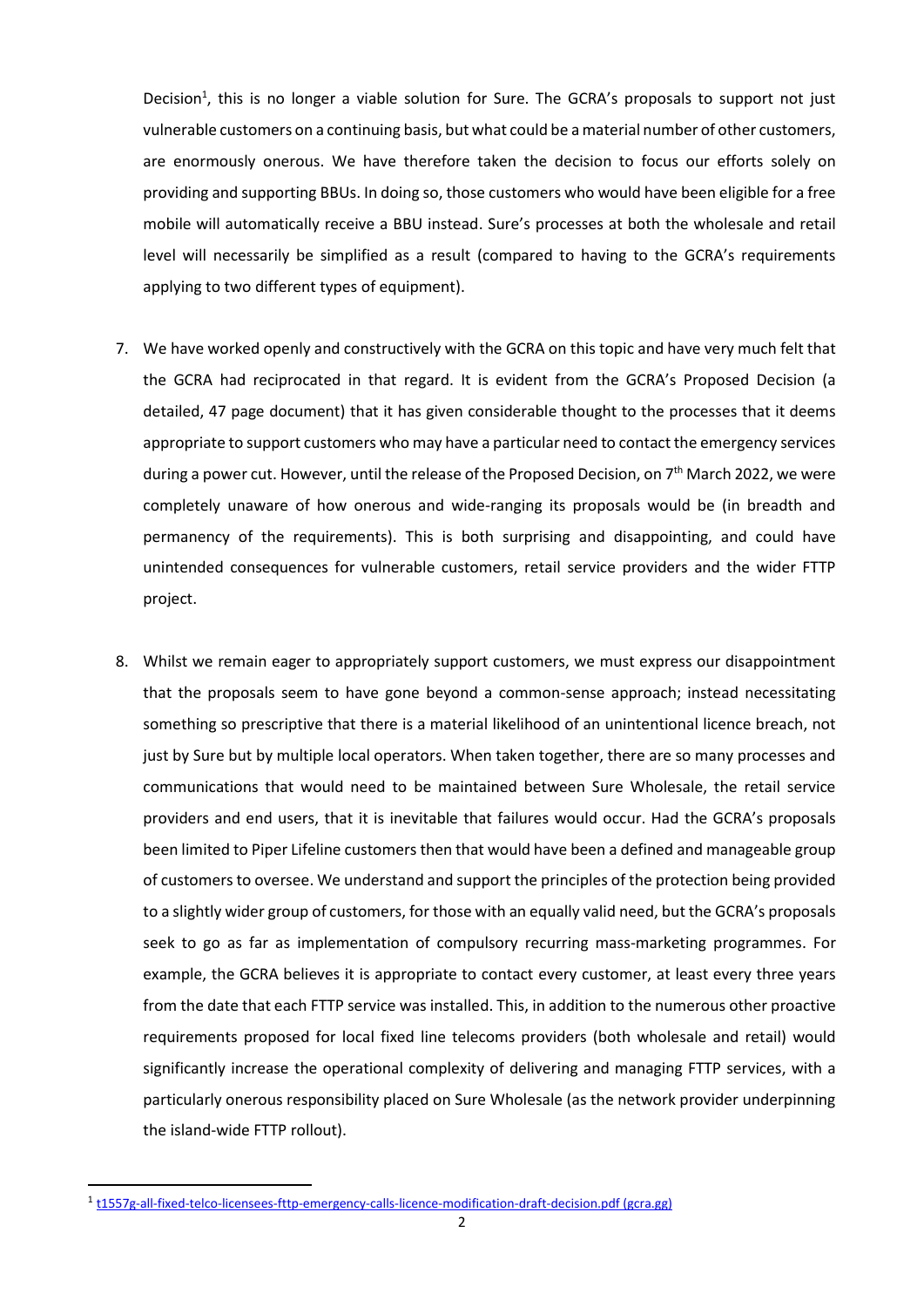- 9. Sure is under significant commercial pressure to launch its Guernsey Fibre project on 19<sup>th</sup> April 2022. It is vital that we avoid the risks and operational impact of a break in our rollout, especially as we transition from Pilot Phase to commencement of our five year island-wide project. More importantly, our current licence dispensation in relation to FTTP services, ends on the 18<sup>th</sup> April 2022. That being the case, there is very little opportunity for us to try to materially influence the GCRA's detailed proposals, which it only shared with operators at this very late stage. Our priority and significant focus has needed to be placed on minimising our immediate risk of a licence breach, from the moment the Proposed Decision turns into a Final Decision. We do not have the team resources available to us to be able to undertake that task as well as detailing proposed alternative working practices to many of those currently being sought by the GCRA. Whilst, within this response, we have summarised our key concerns, the only viable action available to us is to work as quickly and suitably collaboratively as we can with JT and Airtel to ensure that all parties are as operationally prepared as possible before 19<sup>th</sup> April (the date by which the GCRA's Final Decision is intended to apply).
- 10. The GCRA will obviously recognise that the steps that it intends to take, through the upcoming publication of its Final Decision, would create a permanent change to the licence condition wording of local fixed network operators. The long-term implications are far-reaching and whilst Sure can understand that the proposals made by the GCRA have been created with best intentions, there appears to have been little account taken of the onerous implications for operators, or the risks that these place on vulnerable customers by the required lessening of focus on them. To clarify that point – we mean by too many non-vulnerable customers erroneously self-certifying themselves as vulnerable and therefore Sure not knowing which customers validly warrant that extra level of support.
- 11. Taking into account the two paragraphs above, Sure has to accept that it has little room to manoeuvre at this time. Risk mitigation against a potential licence breach must our priority. We are hopeful that the GCRA will at least understand our position on this. In the table below we have set out our main concerns and comments. We would ask that our most important request is seriously considered by the GCRA:

**Rather than the proposed licence wording amendments being applied as a permanent change, it should have an initial 12 months' duration, within which, a review and feedback period should be allowed for – starting, we suggest, around Month 6.**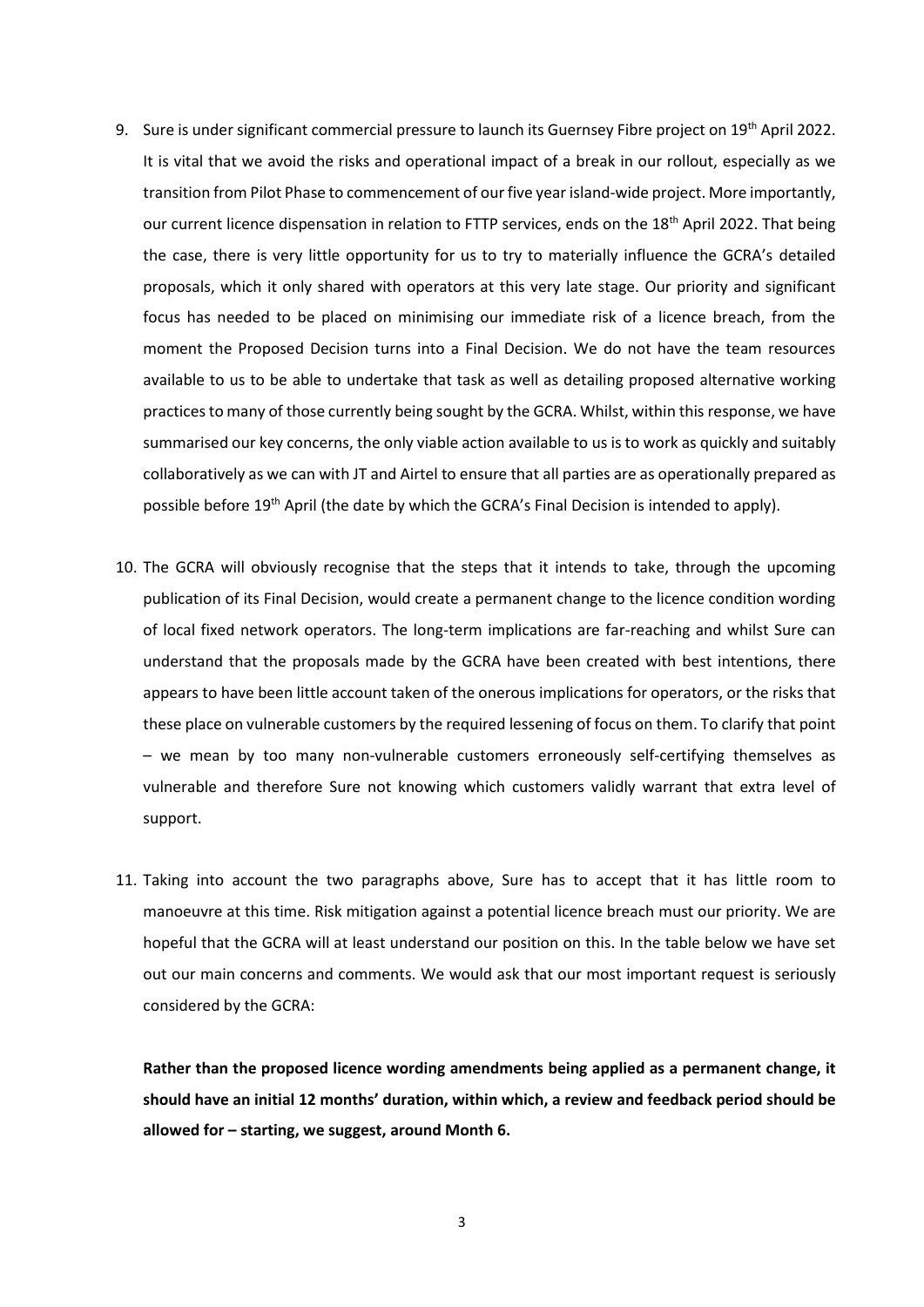Changes as major as those being proposed by the GCRA require operators to share and store information in a way that has not been required or undertaken before. It must not be assumed that all the proposed requirements are workable, or even compliant from a data protection perspective.

A considerable amount of work must be undertaken before any local operator can be confident about their ability to comply with the requirements (from both a telecoms regulation and data protection perspective). **Sure therefore believes that a formal review process, starting around Month 6 is an absolute necessity.** It is clear to us that in relation to the FTTP rollout in Guernsey, there is a high degree of respect between local providers and a keenness to do everything that is reasonably achievable to support vulnerable customers. However, this good working relationship will only deliver the right outcomes if operators are not weighed down and distracted by time-consuming and overly onerous requirements.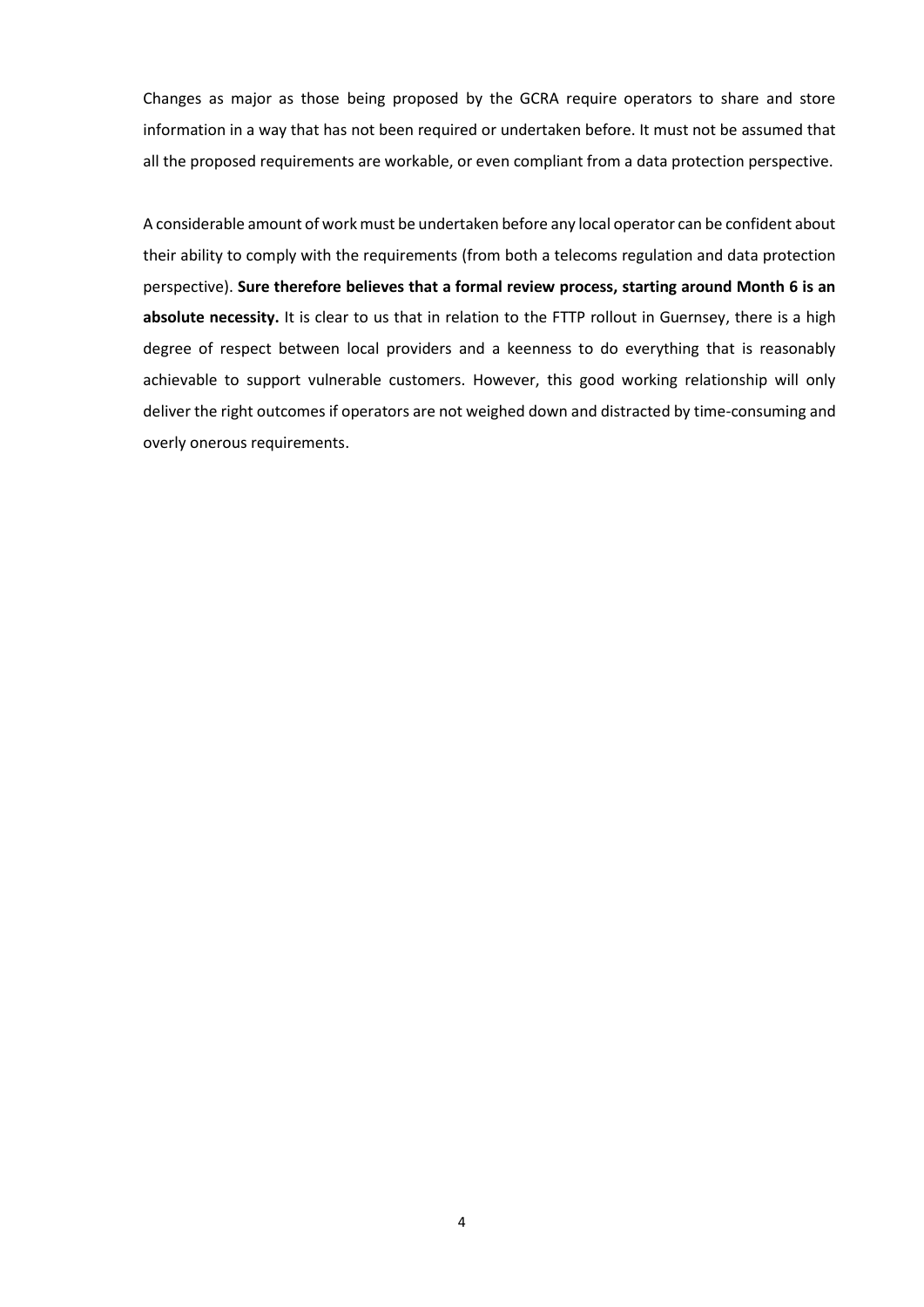

## **Sure's main concerns and comments re the GCRA's Proposed Decision (T1557G):**

| <b>Document</b> | GCRA's topic/                                                                                                                             | Sure's concerns/comments                                                                                                                                                                                                                                                                                                                                                                                                                                                                                                                                                                                           |
|-----------------|-------------------------------------------------------------------------------------------------------------------------------------------|--------------------------------------------------------------------------------------------------------------------------------------------------------------------------------------------------------------------------------------------------------------------------------------------------------------------------------------------------------------------------------------------------------------------------------------------------------------------------------------------------------------------------------------------------------------------------------------------------------------------|
| $ref2$ :        | requirement                                                                                                                               |                                                                                                                                                                                                                                                                                                                                                                                                                                                                                                                                                                                                                    |
| Main, 4.1       | The GCRA proposes to<br>adopt the residential<br>household, not<br>businesses, as the basic<br>unit of analysis.                          | Sure supports this position, as it will place focus on the locations<br>most relevant to vulnerable customers - their residential premises.                                                                                                                                                                                                                                                                                                                                                                                                                                                                        |
| Main, 4.3       | The subscriber will be<br>treated as the key<br>contact, decision-maker<br>and source of<br>information about the<br>household.           | Sure generally supports that view, but notes that at the time of<br>migration from copper to fibre, Sure is unlikely to be able to oblige<br>the subscriber (as opposed to an authorised representative, e.g. a<br>family member) to be present during the pre-installation visit, when<br>battery back-up requirements would be confirmed for the<br>household. This point is therefore likely to require discussion with<br>the GCRA.                                                                                                                                                                            |
| Main, 4.6       | In certain<br>circumstances, the<br>provision of a simple<br>mobile phone may be<br>adequate to meet the<br>relevant needs.               | As noted earlier in this response, Sure believes that the GCRA's<br>currently proposed requirements would be operationally onerous.<br>There are so few means by which Sure can assist itself by simplifying<br>the process, so in this instance we feel that we must agree to<br>provide a free BBU to all households that would have been eligible<br>for a free mobile device.                                                                                                                                                                                                                                  |
| Main, 4.7.3     | Re the proposed<br>conditions, 'the scope<br>of protection needed<br>should have some<br>latitude and not be<br>reduced further lightly'. | Only at the Proposed Decision stage (7 <sup>th</sup> March 2022) did Sure<br>become aware of the significant extent of the intended licence<br>conditions. Sure will do what it can to reasonably meet those<br>requirements, but we strongly believe that there must be an<br>opportunity for formal review, post the application of these new<br>licence conditions, as we highlighted in paragraph 11, above.                                                                                                                                                                                                   |
| Main, 4.27      | A concept of joint<br>responsibility amongst<br>providers                                                                                 | Sure supports the GCRA's view and the recognition that information<br>will need to be shared between operators, if the support framework<br>for vulnerable customers (and others) is to be effective.<br>We counter that position though with material concerns about how<br>certain elements of the data will be shared and stored without a real<br>risk of breaching data protection regulations.                                                                                                                                                                                                               |
| Main, 5.2       | The price for 'paid<br>BBUs' should only cover<br>the cost of the BBU and<br>its installation.                                            | Sure supports the view that paid BBUs (those directly relating to this<br>support framework, as opposed to any other types of BBU that<br>customers may wish to purchase) should be charged at a price that<br>is cost-reflective. We accept that there should be no profit element<br>in their provision and we support the view that customers would pay<br>the same amount for their paid BBU, irrespective of which retail<br>service provider they choose to purchase from.<br>It should be understood that Sure's references to paid BBUs within<br>this response relate to the Powersolve PUPS44 (or future |

 $2$  Section and numbering conventions used by the GCRA within its Proposed Direction (T1557G)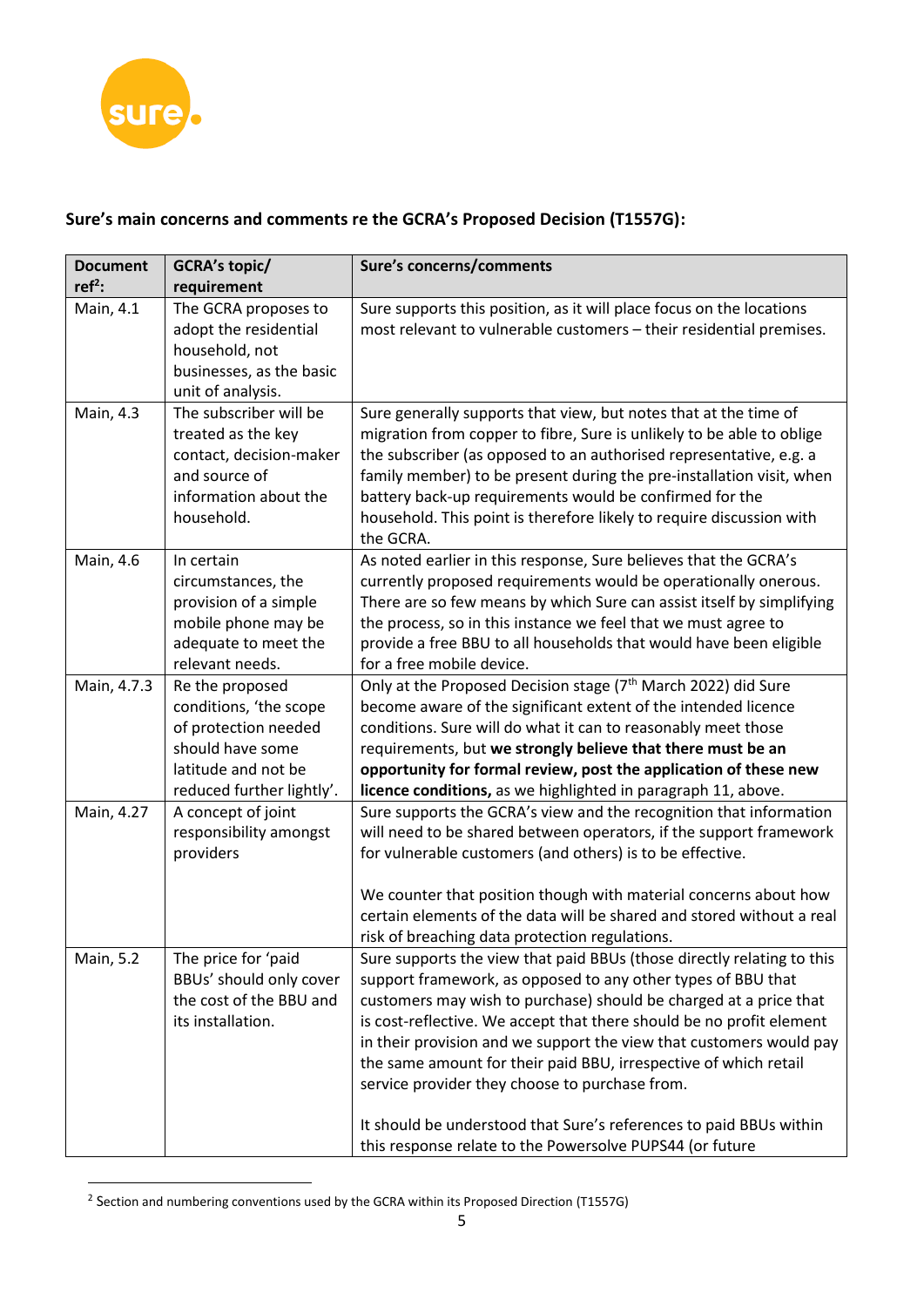|                      |                                                                                                                        | equivalents) - the standard solution procured by Sure Wholesale,<br>rather than any solution that Sure Retail (or other retail providers)<br>may wish to sell to customers for other purposes (such as<br>additionally powering a customer's router - irrespective of whether<br>the broadband service is provided via a copper or fibre network).<br>At the network provider level, Sure (irrespective of its 'Guernsey<br>Fibre' project) is willing to provide free installation of a paid BBU in<br>all instances where an engineer already has reason to be at the<br>subscriber's premises. In reality, this will primarily be during the<br>period of the copper to fibre migration programme.<br>Should any subscriber request the installation of a paid BBU at any<br>time, Sure would charge the subscriber (either directly or via their<br>retail provider) at the prevailing engineering visit rate <sup>3</sup> . |
|----------------------|------------------------------------------------------------------------------------------------------------------------|----------------------------------------------------------------------------------------------------------------------------------------------------------------------------------------------------------------------------------------------------------------------------------------------------------------------------------------------------------------------------------------------------------------------------------------------------------------------------------------------------------------------------------------------------------------------------------------------------------------------------------------------------------------------------------------------------------------------------------------------------------------------------------------------------------------------------------------------------------------------------------------------------------------------------------|
| Main, 5.2            | 'The BBU installation is                                                                                               | Sure agrees that a paid BBU should be separately charged. The                                                                                                                                                                                                                                                                                                                                                                                                                                                                                                                                                                                                                                                                                                                                                                                                                                                                    |
| (second<br>aspect)   | separately charged<br>and is not bundled with                                                                          | charge would cover the cost of the BBU and the installation charge<br>(the latter being free if a Sure engineer is on-site for any other                                                                                                                                                                                                                                                                                                                                                                                                                                                                                                                                                                                                                                                                                                                                                                                         |
|                      | telecommunications                                                                                                     | reason).                                                                                                                                                                                                                                                                                                                                                                                                                                                                                                                                                                                                                                                                                                                                                                                                                                                                                                                         |
|                      | services in ways that<br>might influence the<br>pricing of<br>telecommunication<br>services.'                          | There would be no requirement to buy any other service or product<br>as part of the purchase.                                                                                                                                                                                                                                                                                                                                                                                                                                                                                                                                                                                                                                                                                                                                                                                                                                    |
| <b>Main, 5.3</b>     | Providers need to                                                                                                      | Sure's chosen BBU has not previously been used in combination with                                                                                                                                                                                                                                                                                                                                                                                                                                                                                                                                                                                                                                                                                                                                                                                                                                                               |
|                      | 'inform a consumer of<br>the lifespan of the paid<br>BBU, so that s/he can<br>plan towards its<br>replacement.         | the Adtran ONT that Sure is installing as part of its fibre solution. The<br>current estimated lifespan of the BBU is 6 years and should we<br>become aware that the actual lifespan is materially different to that<br>then we would look to raise customers' awareness of that. Our<br>preferred way to do so would not be as proposed by the GCRA, re<br>the points set in the next section.                                                                                                                                                                                                                                                                                                                                                                                                                                                                                                                                  |
|                      |                                                                                                                        | Sure believes that any the commitment to support a customer's paid<br>BBU must cease at the end of the lifespan of the unit. A customer<br>would need to purchase another paid BBU at that time, if they<br>wished to benefit from support for another lifespan, i.e. if a<br>customer wanted 12 years' support they would need to have<br>purchased two paid BBUs during that time.                                                                                                                                                                                                                                                                                                                                                                                                                                                                                                                                             |
| Main, 5.3<br>(second | Providers are required<br>to 'warn such a                                                                              | This proposed requirement will likely have onerous implications for<br>operators, including data protection risks.                                                                                                                                                                                                                                                                                                                                                                                                                                                                                                                                                                                                                                                                                                                                                                                                               |
| aspect)              | consumer (at their last<br>known address) when<br>the date for<br>replacement of their<br>paid BBU is<br>approaching'. | Currently, there is no requirement for Other Licensed Operators<br>(OLOs) to update Sure Wholesale in relation to any change of retail-<br>specific circumstances (such as any change of subscriber at a<br>premises, or any change in their contact details). Sure Wholesale's<br>customers are the OLOs, not the end users, so there is no<br>contractual relationship with those end users. Those who choose to<br>purchase a 'paid BBU' will, in some cases, not be the subscriber.<br>They also have no responsibility to tell the subscriber's retail                                                                                                                                                                                                                                                                                                                                                                      |

<sup>&</sup>lt;sup>3</sup> The current rates are those notified to the GCRA on 29<sup>th</sup> August 2019 – "Increase in Admin & Engineering Charges (w.e.f. 01.10.19)". We intend to introduce a 30-minute standard engineering charge for the installation of paid BBUs (during working hours), as whilst the driving time and vehicle usage costs are the same as for a one hour visit, the BBU installation time is minimal.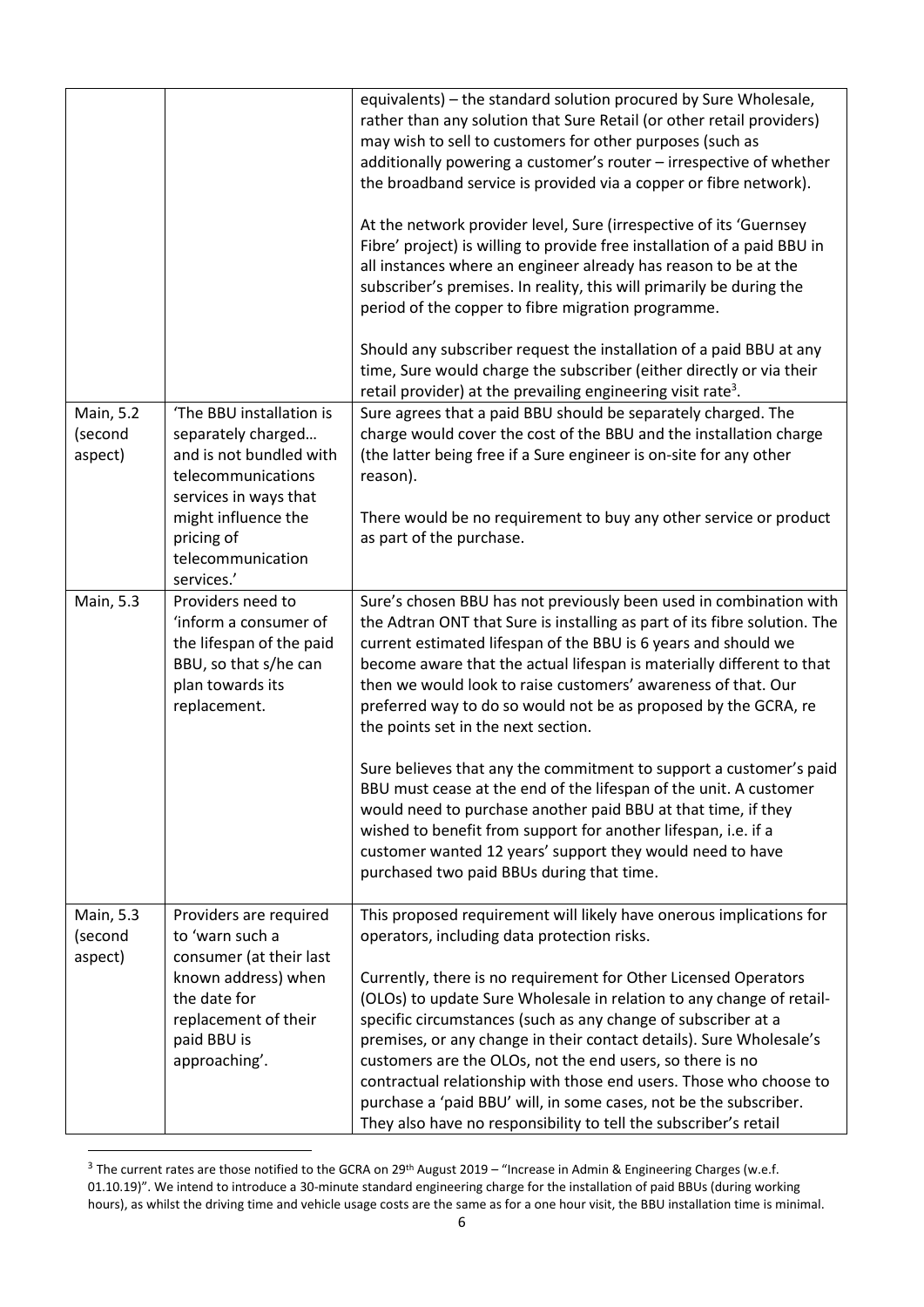| provider(s) of any change of circumstances (such as them moving<br>into or out of any premises, or indeed, leaving the island), so if retail<br>providers are unaware, they cannot notify Sure Wholesale, nor be<br>reasonably expected to do so.                                                                                                                                                                                                                                                                                                                                                                                                                                                                                                                     |
|-----------------------------------------------------------------------------------------------------------------------------------------------------------------------------------------------------------------------------------------------------------------------------------------------------------------------------------------------------------------------------------------------------------------------------------------------------------------------------------------------------------------------------------------------------------------------------------------------------------------------------------------------------------------------------------------------------------------------------------------------------------------------|
| Sure is concerned that even if all operators (at both the network and<br>retail level) share details between them as best they can (and as<br>compliantly as possible, in relation to data protection requirements),<br>the success rate for matching correct addresses with the physical<br>location of paid BBUs is unlikely to be high, and will obviously<br>deteriorate as time goes on. Any requirement to communicate<br>directly with anyone who has previously purchased a 'paid BBU' has<br>the increasing potential to confuse the occupant(s) of the premises,<br>which may well have changed in the preceding six years since the<br>'paid BBU' was purchased.                                                                                           |
| Sure understands and supports what the GCRA is trying to achieve in<br>relation to informing relevant customers that the anticipated<br>lifespan of the BBU is coming to an end, but believes that the GCRA's<br>current proposals would, in reality, lead to a scattergun approach.                                                                                                                                                                                                                                                                                                                                                                                                                                                                                  |
| Sure believes that analogies should be drawn between BBUs and<br>smoke alarms. Both are designed to facilitate an action in the<br>unlikely event of an emergency:<br>In the case of a BBU, the ability to contact the emergency<br>services during a power cut;<br>In the case of a smoke alarm, to evacuate the premises, as a                                                                                                                                                                                                                                                                                                                                                                                                                                      |
| result of a fire having been detected.<br>The concept of BBUs has yet to become widely known in Guernsey,<br>but it soon will, from the launch of Sure's fibre network in April<br>2022, through to the forecast completion of the project in 2026.<br>During that time, all copper-based broadband and/or landline<br>services will have been migrated to fibre and in each residential<br>instance, customers will have been informed about the power cut<br>implications and BBU facilities available to them. BBUs will therefore<br>become a known subject, as with smoke detectors.                                                                                                                                                                             |
| Smoke detectors could be considered important for every individual<br>in every premises where they are fitted. According to an English<br>Housing Survey <sup>4</sup> , respondents reported at that time that 66% of<br>smoke alarms were battery powered versions, i.e. the majority.<br>However, there is no register kept of who smoke detectors are sold<br>to and where they have been installed, nor any requirement for<br>sellers or installers to try to contact the purchaser at their last<br>known address prior to the intended lifespan of the smoke detector<br>coming to an end. To require the keeping of a register would be<br>overly onerous; much in the same way that Sure considers the<br>GCRA's current proposals in relation to BBU units. |
|                                                                                                                                                                                                                                                                                                                                                                                                                                                                                                                                                                                                                                                                                                                                                                       |

<sup>&</sup>lt;sup>4</sup> [Section 1 \(publishing.service.gov.uk\):](https://assets.publishing.service.gov.uk/government/uploads/system/uploads/attachment_data/file/539096/Smoke_Alarms_in_English_Homes_Full_Report.pdf) Smoke Alarms in English Homes Report, 2014-15.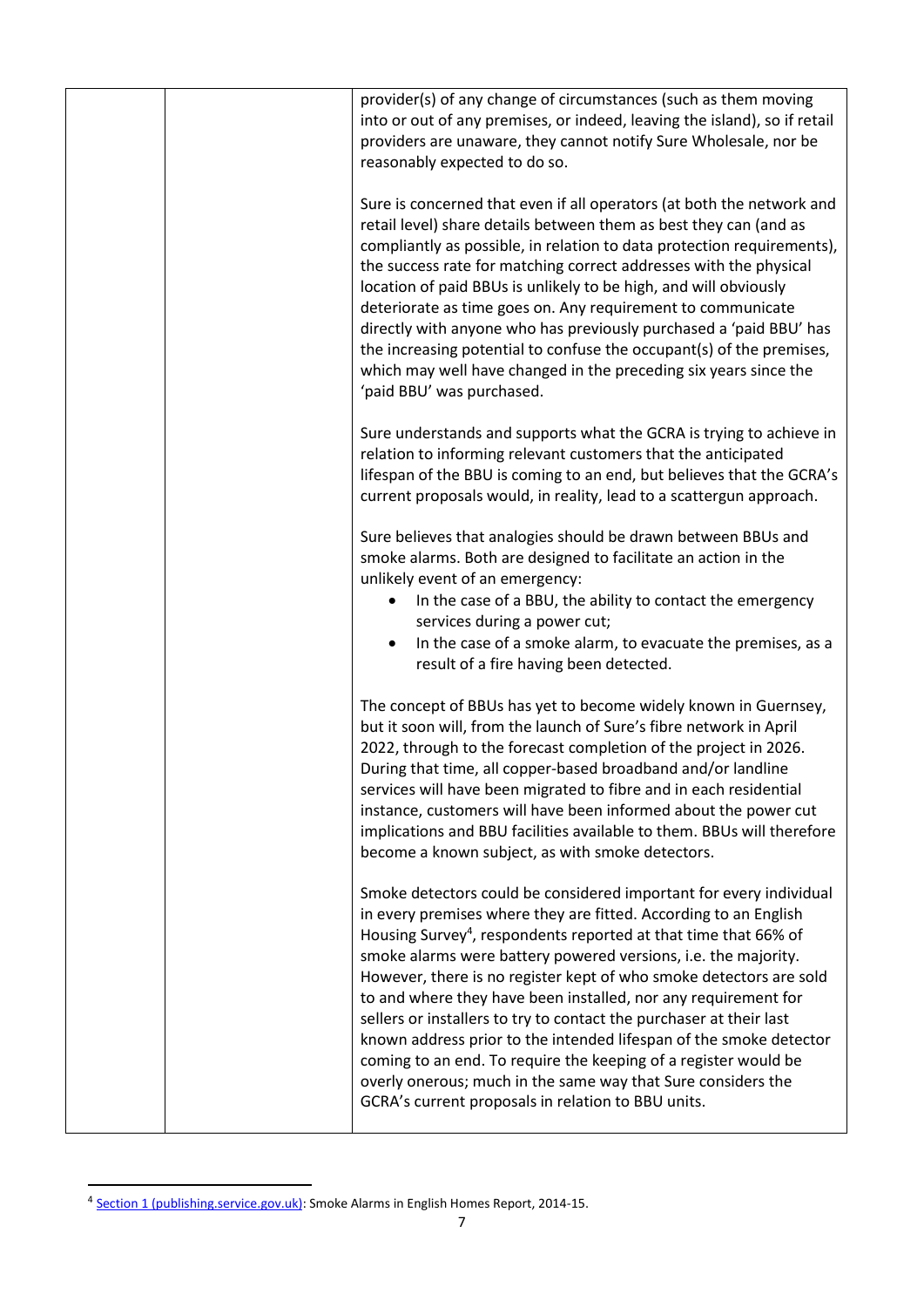|           |                                                                                                                                                                                                                                                      | Common sense should prevail, in place of what would become an<br>increasingly unworkable situation, were the GCRA's currently<br>proposed requirement to warn customers become a permanent<br>licence condition.<br>Sure takes it social responsibilities seriously and suggests that a<br>more effective outcome could be achieved via alternative means.<br>These could include:<br>Clear information and instructions provided at time of sale,<br>including information on the expected lifespan of the BBU<br>unit.<br>The provision of the installation date on the BBU unit.<br>A notice on the BBU requesting that it is regularly tested by<br>the customer (by turning off the mains supply for a few<br>seconds). The notice would also provide a phone number for<br>customers to report a fault.<br>An annual (or more frequent) phone bill message to<br>customers to remind them that their landline will not<br>operate during a power cut without some form of BBU unit<br>and reminding those with a BBU to test it (and explaining<br>the simple process of doing so).<br>Testing, by default, on each occasion that a telecoms<br>engineer visits a property where a BBU unit is known to be<br>installed. This would also assist, from a records perspective,<br>in instances where a BBU unit has been unexpectedly<br>removed.<br>Other 'customer touchpoints', which Sure would be keen to<br>consider further. |
|-----------|------------------------------------------------------------------------------------------------------------------------------------------------------------------------------------------------------------------------------------------------------|-----------------------------------------------------------------------------------------------------------------------------------------------------------------------------------------------------------------------------------------------------------------------------------------------------------------------------------------------------------------------------------------------------------------------------------------------------------------------------------------------------------------------------------------------------------------------------------------------------------------------------------------------------------------------------------------------------------------------------------------------------------------------------------------------------------------------------------------------------------------------------------------------------------------------------------------------------------------------------------------------------------------------------------------------------------------------------------------------------------------------------------------------------------------------------------------------------------------------------------------------------------------------------------------------------------------------------------------------------------------------------------------------------------------------------------------|
| Main, 7.3 | Self-certification of<br>qualification (for free<br>BBU or mobile<br>entitlement)<br>[Note: As discussed<br>elsewhere in this<br>response, Sure has<br>chosen not to make use<br>of the less onerous<br>option of the provision<br>of free mobiles.] | This section of the GCRA's Proposed Decision presents the details of<br>its self-certification proposals. The concept of how that would be<br>achieved ties in with the flowchart presented on page 9 of its<br>document (and helpfully, repeated without numbering, on page 22).<br>Sure welcomes the provision of a flowchart and appreciates that it<br>comprehensively presents the proposed process that would be gone<br>through to establish a subscriber's (on behalf of all householders)<br>eligibility for a free BBU unit. We do have concerns though that if<br>the flowchart is meant to be used by subscribers, it could be seen by<br>some as complicated and confusing. To minimise that risk,<br>particularly for vulnerable customers, for whom the process defined<br>on the flowchart is most important, we are considering creating two<br>outputs:<br>A yes/no list of questions, to be used instead of a flowchart;<br>For those who prefer a flowchart, a simplified version that<br>could be more easily followed by vulnerable users.<br>In both instances, the key would be to achieve an identical<br>outcome to that intended by the GCRA.                                                                                                                                                                                                                                                                |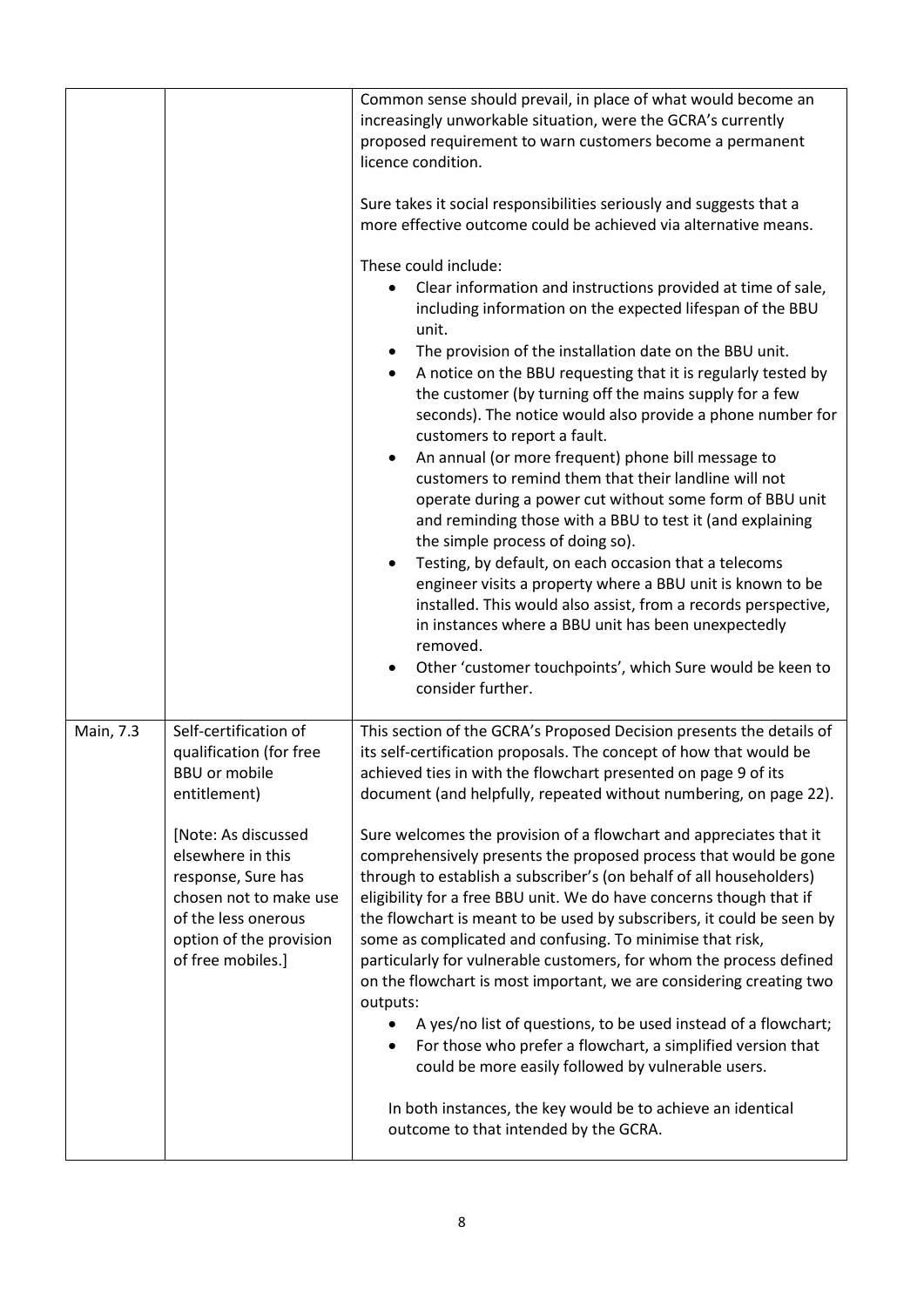| Main, 7.4       | The possibility of<br>fraudulent claims by<br>consumers.                                                    | This is an area of significant concern to us, as it would only take the<br>successful spreading of news on social media for subscribers to learn<br>that they can choose to class themselves (or householders of their<br>premises) as vulnerable, at any time, to secure a free BBU unit and<br>ongoing support for it. Whilst we understand the Authority's belief<br>that the low value of a BBU would limit incentives for fraud, we do<br>not agree that it would prevent ineligible customers from applying<br>for a free-BBU unit. This creates a moral hazard for Sure and risks<br>significantly increasing the cost of the FTTP project.<br>Sure is willing to take a 'see how we go' approach, to better<br>understand the likelihood of that risk becoming a material reality.<br>However, if the self-certification process is significantly abused then<br>that would necessarily lessen the focus on vulnerable users - the<br>very users for whom this process is meant to protect.<br>In times of major incident - luckily rare - for example, after the<br>significant lightning strikes in July 2021, Sure would always look to<br>prioritise fault rectification for landlines used by vulnerable<br>customers (currently, primarily Lifeline users). If large quantities of<br>non-vulnerable landline users had falsely self-certified themselves as<br>vulnerable, then Sure and the OLOs would have no means of<br>providing the required focus to those customers who had a valid<br>right to a priority fault rectification.<br>This is another key reason why we strongly believe that there must<br>be an opportunity for formal review, post the application of these |
|-----------------|-------------------------------------------------------------------------------------------------------------|----------------------------------------------------------------------------------------------------------------------------------------------------------------------------------------------------------------------------------------------------------------------------------------------------------------------------------------------------------------------------------------------------------------------------------------------------------------------------------------------------------------------------------------------------------------------------------------------------------------------------------------------------------------------------------------------------------------------------------------------------------------------------------------------------------------------------------------------------------------------------------------------------------------------------------------------------------------------------------------------------------------------------------------------------------------------------------------------------------------------------------------------------------------------------------------------------------------------------------------------------------------------------------------------------------------------------------------------------------------------------------------------------------------------------------------------------------------------------------------------------------------------------------------------------------------------------------------------------------------------------------------------------------------------------------------------------|
| Annex A, 1      | "FTTP" definition $-$<br>states ' ongoing power<br>supply from the<br>mains'                                | new licence conditions, as we highlighted in paragraph 11, above.<br>The words 'from the mains' need to be deleted. In the context that<br>the FTTP definition is being used, power can be provided from the<br>mains, from a BBU unit or by any UPS (Uninterrupted Power Supply)<br>system that might be in place at the premises (irrespective of                                                                                                                                                                                                                                                                                                                                                                                                                                                                                                                                                                                                                                                                                                                                                                                                                                                                                                                                                                                                                                                                                                                                                                                                                                                                                                                                                |
| Annex B,<br>1.3 | "BBU" definition -<br>states that it must be<br>capable of powering<br>broadband or voice<br>communication. | whether a residential or business address).<br>Sure wishes to make it clear that the requirement to power a<br>broadband service must only exist in circumstances where a<br>subscriber's voice service is provided through a router, rather than<br>directly through the ONT located within the premises.<br>By default, voice services on Sure's fibre network are available via<br>the ONT, so Sure will not provide, nor should it be expected to<br>provide, any BBU facility to power a retail provider's broadband<br>router.<br>For the avoidance of doubt, we support the option of any retail<br>provider or end user connecting their own battery back-up / UPS<br>system to enable a router to continue to operate during a power<br>cut, to the extent that (in the case of broadband services provided<br>via Sure's network) our core broadband network remains<br>operational. Sure engineers will not fit nor maintain a customer's<br>own battery solution.                                                                                                                                                                                                                                                                                                                                                                                                                                                                                                                                                                                                                                                                                                                      |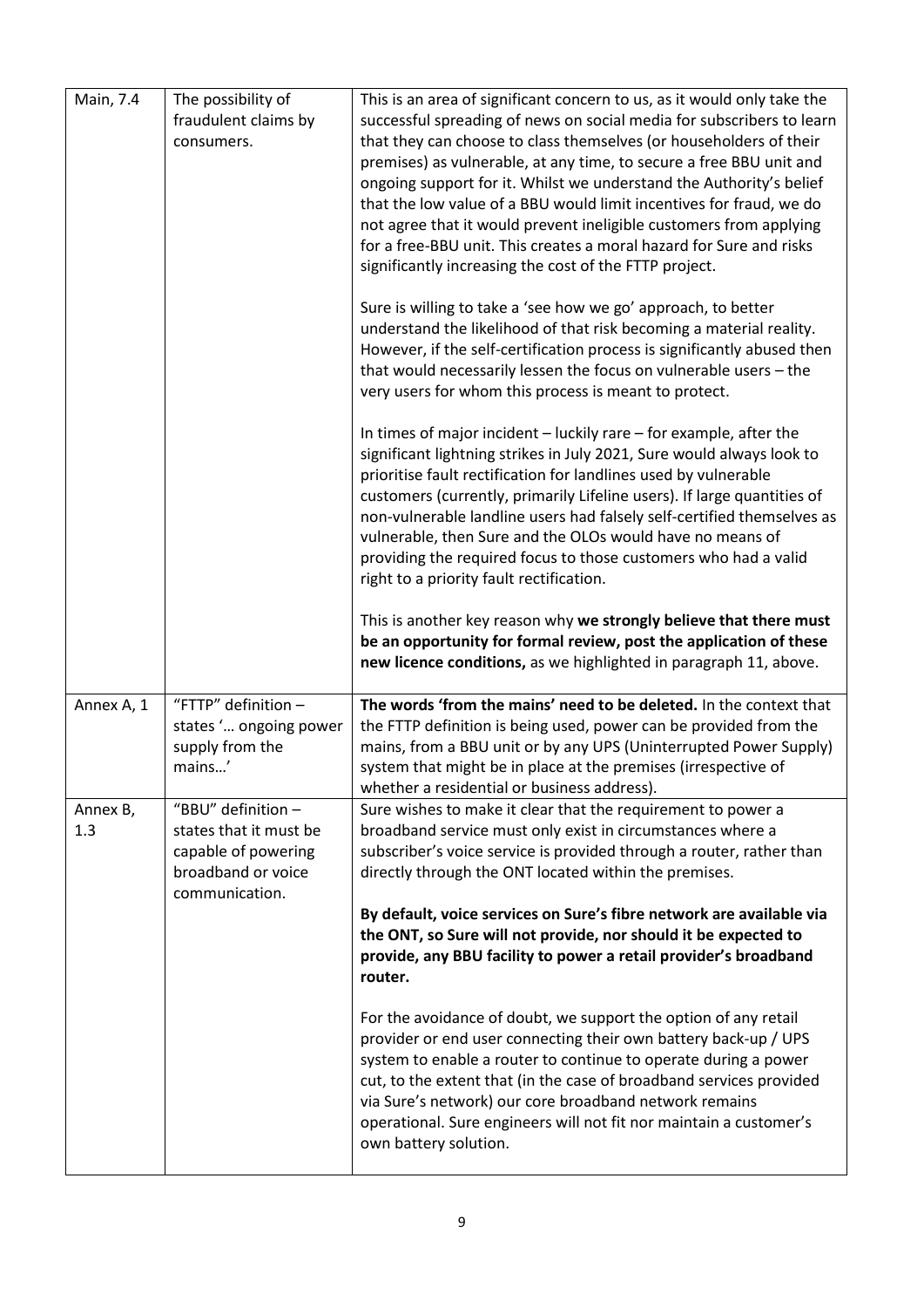| Annex B,<br>1.10 | <b>Associated with Annex</b><br>A, 1:<br>"FTTP" definition -<br>states ' ongoing power<br>supply from the<br>mains'                              | The words 'from the mains' need to be deleted. In the context that<br>the FTTP definition is being used, power can be provided from the<br>mains, from a BBU unit or by any UPS system that might be in place<br>at the premises (irrespective of whether a residential or business<br>address).                                                                                                                                                                                                                                                                                                                                                                                                                                                                                                                                                                                                                                                                                                                                                                                                                                              |
|------------------|--------------------------------------------------------------------------------------------------------------------------------------------------|-----------------------------------------------------------------------------------------------------------------------------------------------------------------------------------------------------------------------------------------------------------------------------------------------------------------------------------------------------------------------------------------------------------------------------------------------------------------------------------------------------------------------------------------------------------------------------------------------------------------------------------------------------------------------------------------------------------------------------------------------------------------------------------------------------------------------------------------------------------------------------------------------------------------------------------------------------------------------------------------------------------------------------------------------------------------------------------------------------------------------------------------------|
| Annex B,<br>1.21 | Tied in with Annex B,<br>1.3, "Household"<br>definition - includes<br>'broadband'                                                                | The GCRA's wording works in this context, as it refers to 'broadband<br>and/or [emphasis added] voice services, i.e. broadband is additional<br>to the voice service.                                                                                                                                                                                                                                                                                                                                                                                                                                                                                                                                                                                                                                                                                                                                                                                                                                                                                                                                                                         |
| Annex B,<br>1.29 | "Writing" definition -<br>Requirement for a<br>signature to be included<br>in any emails used for<br>the purposes being<br>proposed by the GCRA. | Only a very small proportion of emails actually contain a customer's<br>signature. Our customers (and no doubt those of other retail<br>providers) expect that if an email is received from an email account<br>that has been registered for use by that customer, any emails<br>received from that account are deemed to have been authorised by<br>the sender. A high proportion of customers are unlikely to have<br>access to a scanner, required so that they could include their<br>signature. Even for those that do, some will not have the technical<br>know-how to be able to crop their signature for use in email<br>communications.<br>Retail service providers also process customers' orders that have<br>been raised in a digital format - such as an form within a<br>subscriber's online account (e.g. within 'My Sure'). These forms do<br>not and should not need to contain a customer's signature.<br>In summary, Sure believes that the GCRA's proposal for contract<br>orders to contain the customer's signature are unworkable and<br>unnecessary.<br>The principle of local telecoms providers accepting orders or |
|                  |                                                                                                                                                  | instructions from a customer via a digital means, without a<br>signature, is absolutely the norm. In relation to Sure's customers,<br>this has not ever presented any material problem. On the very rare<br>occasion that someone has tried to impersonate a customer, this<br>has been treated with the gravity of a criminal offence.<br>Sure requests that common sense prevails and the GCRA accepts<br>that emails and online orders received from customers, for the<br>purposes set out in the GCRA's Proposed Decision, do not need to<br>contain a signature.                                                                                                                                                                                                                                                                                                                                                                                                                                                                                                                                                                        |
| Annex B, 3       | Joint responsibility for<br>Paid BBUs and overall<br>level of responsibility to<br>the Customer                                                  | Sure supports the GCRA's important point that both the FTTP<br>Infrastructure Provider and the FTTP Retail Provider will be<br>responsible for the processes involved for Paid BBUs. The process<br>would be unfairly skewed, were the responsibility to fall solely on<br>the FTTP Infrastructure Provider. It would be incumbent on FTTP<br>Retail Providers to enable it to comply with the licence conditions<br>currently being proposed by the GCRA.<br>Sure also wishes to point out that in instances where the Household<br>Premises is eligible for (and accepts) a Free BBU, should additional<br>landlines be provided at the premises for other reasons (e.g. for a                                                                                                                                                                                                                                                                                                                                                                                                                                                              |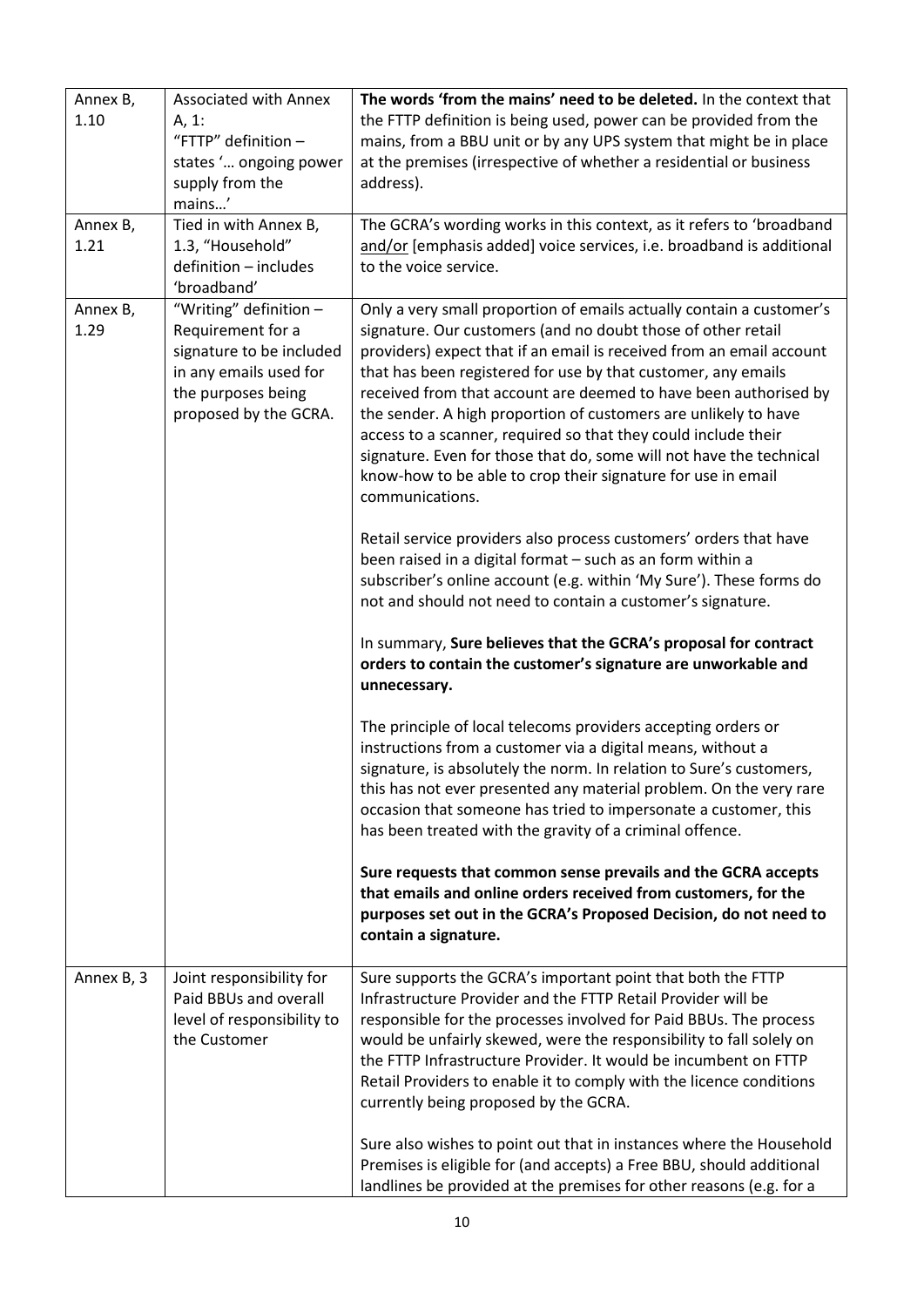|                     |                                                                                                                                 | business operating from home), there should be no requirement for<br>a Free BBU to be provided on every line. For information, a BBU will<br>power multiple phones plugged into any sockets of the same line, so<br>users are not required to go to one specific location within the<br>premises to make a call while a BBU is powering the ONT.<br>A valid circumstance therefore exists where both a Free BBU and<br>Paid BBU(s) can be situated within the same premises.                                                                                                                                                                                                                                                                                                                                          |
|---------------------|---------------------------------------------------------------------------------------------------------------------------------|-----------------------------------------------------------------------------------------------------------------------------------------------------------------------------------------------------------------------------------------------------------------------------------------------------------------------------------------------------------------------------------------------------------------------------------------------------------------------------------------------------------------------------------------------------------------------------------------------------------------------------------------------------------------------------------------------------------------------------------------------------------------------------------------------------------------------|
| Annex B, 5          | Requirement for paid<br>(and free) BBUs to be<br>capable of supporting<br>the FFTP Line for the<br><b>BBU Timespan 'for the</b> | Sure is very concerned that the current wording used by the GCRA<br>would lead to an automatic requirement for Paid BBUs to be<br>replaced (we assume, at no charge) at any point in the future,<br>however many years or decades into the future that may be.                                                                                                                                                                                                                                                                                                                                                                                                                                                                                                                                                        |
|                     | entire period that the<br><b>BBU remains at the</b><br>Household Premises'                                                      | Sure believes that it must only be responsible for Paid BBUs during<br>the BBU Lifespan, as per Main, 5.3                                                                                                                                                                                                                                                                                                                                                                                                                                                                                                                                                                                                                                                                                                             |
|                     |                                                                                                                                 | The current wording needs to be amended, such that the open-<br>ended 'entire period' is removed. If the GCRA is not amenable to<br>doing so then we would request that we be given the opportunity<br>to set out our case.                                                                                                                                                                                                                                                                                                                                                                                                                                                                                                                                                                                           |
| Annex B, 11         | Requirement to remind<br>the consumer of BBU<br>Lifespan ahead of its                                                           | We have covered this issue in our response to 'Main, 5.3 (second<br>aspect)'.                                                                                                                                                                                                                                                                                                                                                                                                                                                                                                                                                                                                                                                                                                                                         |
|                     | expiry.                                                                                                                         | Additionally, we note here that the responsibility is intended to be<br>placed on the FTTP Retail Provider and FTTP Infrastructure Provider<br>who installed a Paid BBU.                                                                                                                                                                                                                                                                                                                                                                                                                                                                                                                                                                                                                                              |
|                     |                                                                                                                                 | The GCRA does not appear to have taken account of the reality that<br>both the FTTP Infrastructure Provider (choice of Sure and JT) and the<br>FTTP Retail Provider (choice of Sure, JT and Airtel) may have<br>changed numerous times during the current estimate of a six-year<br>BBU Lifespan. There would be instances, particularly at the FTTP<br>Infrastructure level, where contractual information would need to<br>be shared solely for the purpose of tracking Paid BBU equipment.<br>For example, Sure Wholesale should have no knowledge of a<br>customer who was with Airtel as their FTTP Retail Provider on Sure's<br>network, but who ceased their service and took a service using JT's<br>fibre network (where JT would act as both the FTTP Infrastructure<br>Provider and FTTP Retail Provider). |
|                     |                                                                                                                                 | We are very uncomfortable with the concept of commercially<br>confidential information being required by the GCRA to be shared<br>between operators, for the purposes of long-term tracking of Paid<br>BBUs.                                                                                                                                                                                                                                                                                                                                                                                                                                                                                                                                                                                                          |
| Annex B, 12<br>& 13 | 12:<br>There must be no<br>refusal to supply a<br>Customer with<br>broadband or voice<br>services by FTTP.<br>13:               | We agree with the sentiments of this proposed requirement, but in<br>points 12 & 13 the wording needs to be changed from 'broadband or<br>voice' to 'broadband and/or voice'. There is no scenario in which<br>broadband, in isolation, has a bearing on any potential need for a<br>BBU.                                                                                                                                                                                                                                                                                                                                                                                                                                                                                                                             |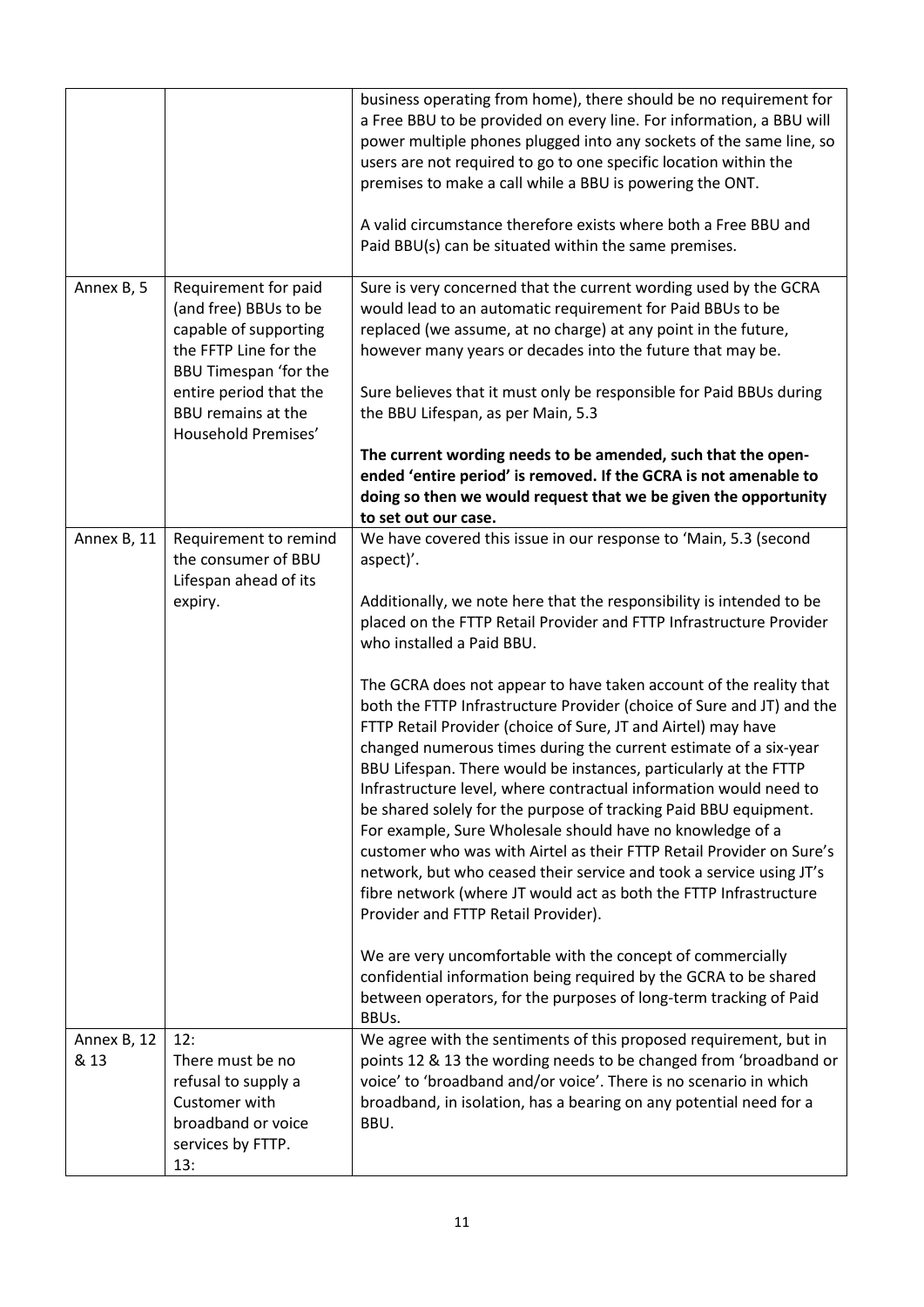|                                  | There must be no<br>refusal to supply any<br>provider in the next<br>level of the market.                                         |                                                                                                                                                                                                                                                                                                                                                                                                                                                                             |
|----------------------------------|-----------------------------------------------------------------------------------------------------------------------------------|-----------------------------------------------------------------------------------------------------------------------------------------------------------------------------------------------------------------------------------------------------------------------------------------------------------------------------------------------------------------------------------------------------------------------------------------------------------------------------|
| Annex B,<br>16.1                 | 'Due & diligent enquiry'                                                                                                          | Sure intends to create a list and a simple flowchart, for use by<br>customers and our engineers will take what are considered by our<br>business to be reasonable steps to ascertain the entitlement of<br>customers to a Free BBU. Customer-facing staff will not prompt or<br>want to take part in any in-depth health-related discussions with<br>customers - that is beyond the remit of their role.<br>We have received particular feedback from our engineering team, |
|                                  |                                                                                                                                   | who reiterated their keenness to appropriately support customers,<br>but reasserted their resistance to enquire about or be told of any<br>medical related information that customers may wish to share.                                                                                                                                                                                                                                                                    |
|                                  |                                                                                                                                   | Sure's engineering team will be happy to talk through the<br>aforementioned list and/or flowchart with the customer, but will<br>refer them to their retail provider (the party they contracted with),<br>should the customer wish to inform them of any health-related<br>matters.                                                                                                                                                                                         |
|                                  |                                                                                                                                   | At any point that Sure, in its role as an FTTP Infrastructure Provider,<br>receives a request from an FTTP Retail Provider, it will act to fulfil<br>any requirement for a Free BBU or Paid BBU.                                                                                                                                                                                                                                                                            |
|                                  |                                                                                                                                   | One important risk needs to be identified here - what if one or<br>more FTTP Retail Provider(s) encourages all (or a greater<br>proportion than legitimate) of its customers to request a Free BBU.<br>There will be no means of validation or correction of that<br>information.                                                                                                                                                                                           |
| Annex B,<br>16.3                 | No obligation to supply<br>after the Household<br>ceases to qualify for<br>Free BBU or Free<br>Mobile in terms of<br>these rules. | For all of the many processes and touchpoints that the GCRA is<br>proposing to track the needs of customers and the location of BBUs,<br>there is no allowance for a mechanism for the appropriate<br>recognition and associated removal of support, following a<br>customer's cessation of qualification.                                                                                                                                                                  |
|                                  |                                                                                                                                   | This is another key reason why a post implementation review is<br>necessary, so that allowances such as these can be made, before<br>these very recently proposed licence condition changes become<br>permanent.                                                                                                                                                                                                                                                            |
| Annex B,<br>18.3, 18.4<br>& 18.5 | References to<br>'broadband or voice'                                                                                             | As per our response to Annex B, 12 & 13, the wording needs to be<br>changed from 'broadband or voice' to 'broadband and/or voice'.<br>There is no scenario in which broadband, in isolation, has a bearing<br>on any potential need for a BBU.                                                                                                                                                                                                                              |
| Annex B,<br>18.5                 | Requirement to check<br>entitlement 'every three<br>years from the date that<br>the Retail FTTP Provider                          | Sure considers this to be overkill and far from the best way to<br>ascertain whether any customer's needs have changed during that<br>time.                                                                                                                                                                                                                                                                                                                                 |
|                                  | began to provide<br>broadband or voice<br>over FTTP to a<br>Customer.'                                                            | We would certainly hope that customers who become vulnerable<br>would not wait up to 36 months to receive support because they<br>were waiting for a check-in communication from their landline<br>provider. The local charity sector provides a good level of support to                                                                                                                                                                                                   |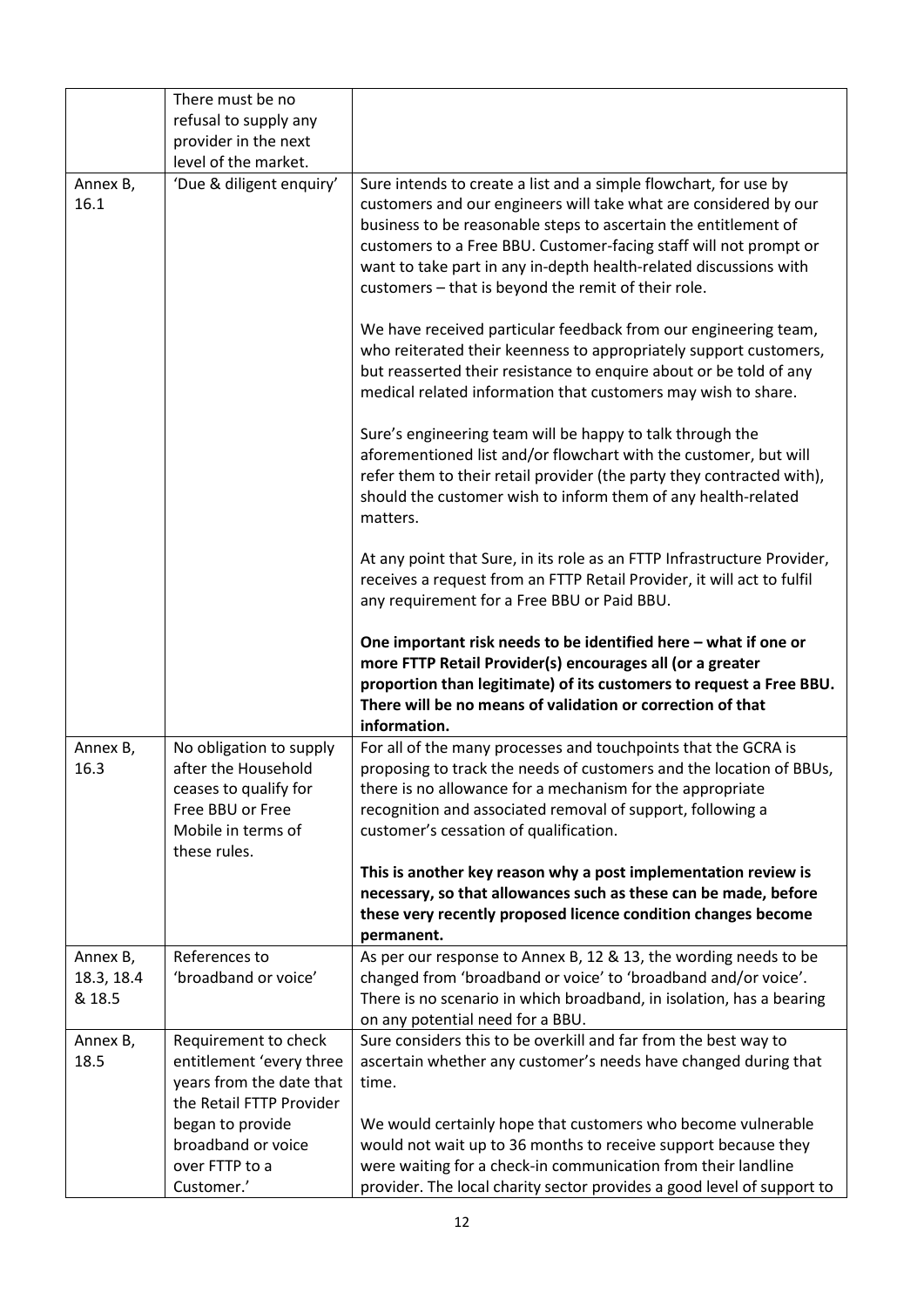|                  |                                                                                                                                   | vulnerable customers and part of the FTTP awareness process has<br>involved and will continue to involve the charity sector and<br>government support facilities available on the island. They provide a<br>much more practical and appropriate means of support, on behalf of<br>vulnerable customers.<br>Comparisons could be drawn here between BBUs and the Lifeline<br>service that we have operated for decades for vulnerable customers.<br>The Board of Health, doctors, the charity sector and Sure all work<br>together well in supporting the needs of vulnerable customers and<br>the BBU framework is a natural widening of that support. No<br>additional regulatory oversight is required regarding this proposed<br>36 month check.                                                                                                                                                                                                                                                                                                                                                                                                            |
|------------------|-----------------------------------------------------------------------------------------------------------------------------------|----------------------------------------------------------------------------------------------------------------------------------------------------------------------------------------------------------------------------------------------------------------------------------------------------------------------------------------------------------------------------------------------------------------------------------------------------------------------------------------------------------------------------------------------------------------------------------------------------------------------------------------------------------------------------------------------------------------------------------------------------------------------------------------------------------------------------------------------------------------------------------------------------------------------------------------------------------------------------------------------------------------------------------------------------------------------------------------------------------------------------------------------------------------|
| Annex B,<br>20.2 | Reference to 'voice or<br>broadband'                                                                                              | It will not be possible to provide broadband on copper and voice on<br>fibre (or vice versa) at a premises, so the wording should be changed<br>to 'broadband and/or voice'.                                                                                                                                                                                                                                                                                                                                                                                                                                                                                                                                                                                                                                                                                                                                                                                                                                                                                                                                                                                   |
| Annex B,<br>21.2 | Requirement for<br><b>Customer confirmation</b><br>to be preserved and<br>accessible for three<br>years.                          | Sure considers this to be overly onerous, but it will be required if the<br>GCRA is to plough ahead with any requirement for customers to be<br>contacted every three years.<br>Please refer to our responses to various associated licence condition<br>changes, as set out elsewhere in this document. We are materially<br>concerned by the implications.                                                                                                                                                                                                                                                                                                                                                                                                                                                                                                                                                                                                                                                                                                                                                                                                   |
| Annex B, 27      | ' May question the<br>Customer appropriately<br>to determine whether<br>such Household<br>Member meets the<br>relevant criteria.' | As discussed above, in relation to Annex B, 16.1, Sure's staff<br>members are not comfortable entering into health-related<br>discussions to ascertain whether a Customer or any Household<br>Member should be treated as vulnerable.<br>In addition, it could be difficult to appropriately question a Customer<br>about any relevant Household Member without it appearing to them<br>that they are being asked to prove their eligibility.<br>The eligibility process and the importance from a project control<br>perspective of the vast majority of customers answering truthfully<br>(and our concerns that this might not be the case) further reinforces<br>the importance of an initial 12 months' duration, within which, a<br>review and feedback period should be allowed for - starting, we<br>suggest, around Month 6.<br>This would allow operators to assess whether the programme is<br>being materially abused (based on the run-rate to date, from the<br>April 2022 project launch) and if so, to request to the GCRA that<br>appropriate amendments be made to relevant licence conditions to<br>help moderate that erroneous behaviour. |
| Annex B, 28      | Requirement for<br>statistics                                                                                                     | Again, the GCRA's proposed requirements appear overly onerous. At<br>this stage, before any of the required operational processes have<br>been formalised or implemented, it is not possible to state how<br>cumbersome some of the requested information would be to<br>deliver.                                                                                                                                                                                                                                                                                                                                                                                                                                                                                                                                                                                                                                                                                                                                                                                                                                                                              |